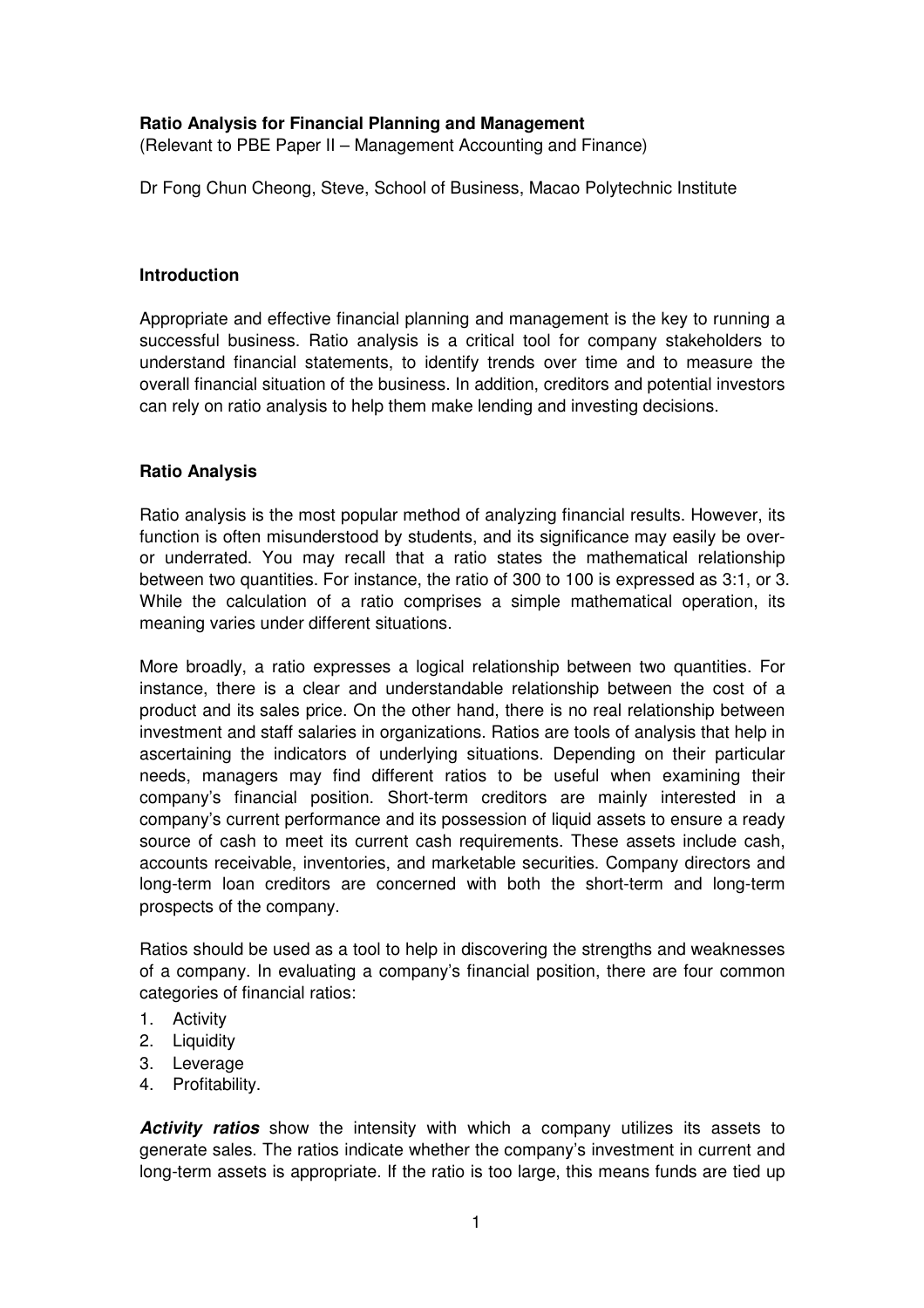in assets that could be employed more productively. If the ratio is too small, it means the company is providing poor service to its customers or producing its products inefficiently.

For activity ratios, there are two basic approaches, the year-end approach and the average approach. The first approach considers the year-end balance of inventory. This approach is sometimes favoured because it matches with the fiscal year. However, in certain situations, the calculated ratios may be biased. For instance, a toy- manufacturing factory that mainly exports its products to America and Europe would usually have its peak manufacturing season in the summer and its stock level would be low around the fiscal year end at 31 December. Thus, ratio calculations using the year-end balances would be biased because of the low inventory balance, and the resulting ratios would be of little value for comparing the company with other manufacturers in the same industry. The second approach looks at the average company performance over the entire year. This method is preferred when asset balances fluctuate significantly during the year. For example, inventory levels for most toy factories vary significantly due to seasonal orders and according to completion dates of product deliveries. Thus, the average approach is considered fair and is the most commonly used approach.

**Liquidity ratios** measure the short-term ability of a company to fulfil its maturing debts with liquid assets and to meet unexpected needs for cash. These ratios are of particular interest to short-term creditors. The current ratio and the quick ratio are the two most commonly used measures of liquidity. For most companies, these two ratios provide a significant picture of overall liquidity. These ratios measure the extent of the company's "total debt" problem and reflect the company's ability to meet both its short- and long-term debt obligations.

The ratios are calculated either by relating the debt and equity items from the statement of financial position or by comparing earnings from the income statement to interest payments. Creditors value these ratios, as they measure the capacity of the company's revenues to support interest and other fixed expenses, and specify whether the capital base is sufficient to settle the company's debts during liquidation.

**Leverage ratios** measure debt load. The more predictable the returns of the company, the more debt will be acceptable for the company to take on, as the company would be less susceptible to surprising circumstances that would prevent it fulfilling its debt obligations. For instance, utilities companies (e.g. gas companies) possess relatively stable incomes, but are also among the industries with the heaviest debt structure. In contrast, vegetable farms are a cyclical business, where income is greatly affected by weather conditions, and they normally possess a far lower proportion of debt in their capital structure.

**Profitability ratios** measure the success of the company in earning a net return on its operations. Profit is an important objective of a commercial enterprise, so poor performance indicates a basic failure that, if not corrected, would probably result in the company going out of business.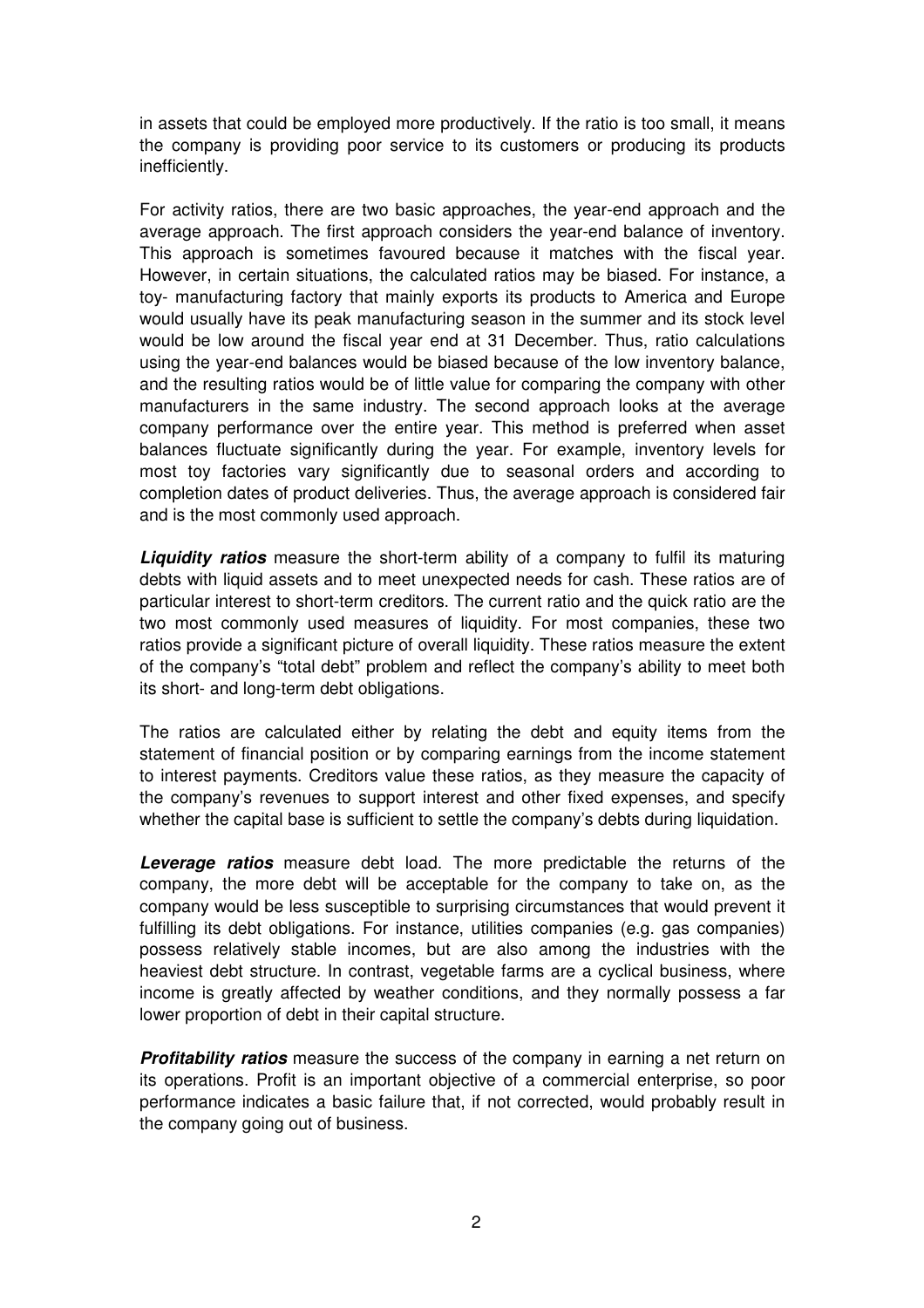Proper profitability ratios can help in reducing the number of inquiries from investigating companies. Some companies return on their investment at the end of the operating year and show significant profits in their financial statements. Other companies have different operational policies and may show few end-of-the-year profits. Lending companies unfamiliar with the particulars of these businesses would not dare to lend money to the companies with low reported net profit. This is especially true for companies that after business combination report a minimum amount of year-end profit.

The most popular ratios used in analyzing companies' financial performance can be found in most basic accounting textbooks.

## **Ratio Functions and Their Respective Implications**

### **1. Activity Ratios**

These ratios are used to compare performance over multiple periods and measure how a company is utilizing its assets and administering its liabilities.

Sales Growth = Current Period Sales - Last Period Sales Last Period Sales

This ratio measures the percentage change in sales between two periods. If inflation increases, then one should see a corresponding increase in sales.

Operating Expense Ratio = Operating Expenses Total Revenue

This ratio compares expenses to revenue. A decreasing ratio is considered favourable, as it indicates increased efficiency.

Total Asset Turnover  $=$ Revenue Average Total Assets

This ratio measures how efficiently the business generates sales on each dollar of its total assets. An increasing ratio is considered favourable, as it indicates improved asset utilization.

### **2. Liquidity Ratios**

These ratios measure whether the company has enough cash on an ongoing basis to meet its operational obligations.

Current Ratio or Working Capital Ratio = Current Assets **Current Liabilities**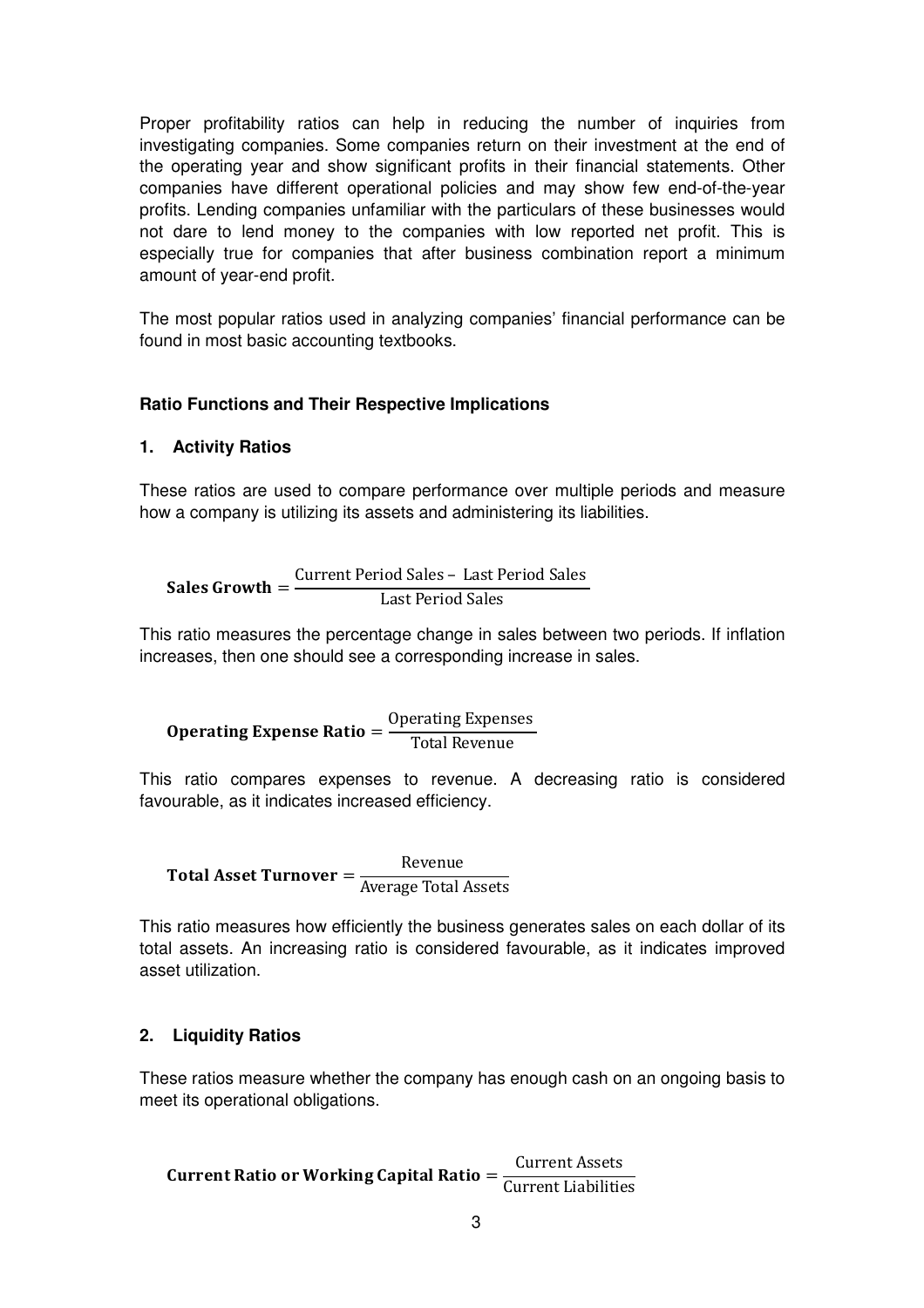This ratio measures the company's ability to satisfy its short-term commitments with short-term assets. A company needs to ensure that it can pay its salaries, bills and expenses on time. Failure to pay its loans limits a company's future access to credit. A ratio of less than 1 indicates problems with liquidity. A ratio between 1.2 and 2.0 is considered appropriate. However, the current ratio does not take into account cashflow timing.

#### Quick Ratio =  $Cash + Accounts$   $Receivable + Marketable$   $Securities$ **Current Liabilities**

This ratio provides a quick liquidity test that indicates whether the company has enough short-term assets (without selling inventories) to cover its current liabilities. This ratio is also called the "acid test", as it considers the company's most liquid assets (without inventory) that can be immediately realized as cash. A ratio of 1:1 means that a company can settle its current liabilities without selling any inventory.

# **Working Capital** =  $Current Assets - Current Liabilities$

Working capital measures the amount of capital invested to cover current liabilities with quick turnover. Lenders often use this number to evaluate the company's ability to make payments in difficult times. Lenders would like to see that an acceptable level of working capital is maintained.

Accounts Receivable Turnover = Net Sales Average Accounts Receivable

This ratio calculates the number of times that trade receivables turn over during the year. The higher the turnover, the shorter the time between sales and cash collection.

**Days in Accounts Receivable** = 
$$
\frac{\text{Average Accounts Receivable}}{\text{Credit Sales} \times 365}
$$

This ratio indicates the customer payment pattern. If the ratio is too high, the company may need to step up its collection practices or tighten the company's credit policies. The previous two ratios are applicable when most of the sales are made on credit, not cash sales.

Days in Inventory  $=$ Average Inventory Cost of Sales x 365

Inventory Turnover = Cost of Sales Average Inventory

These two ratios calculate how many days it takes to sell inventory or the number of times in the year that inventory is turned into sales. High ratios indicate inventory that